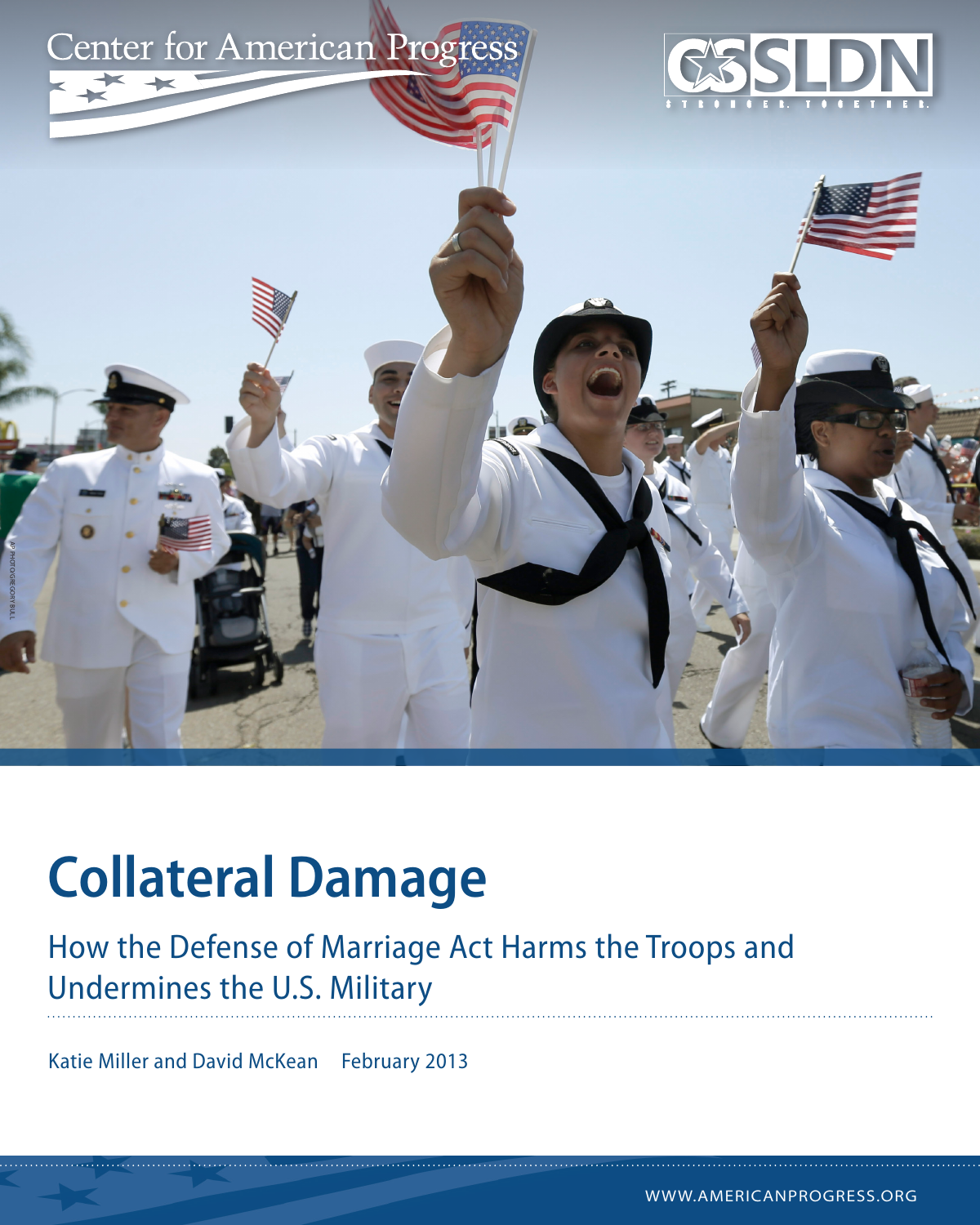## Introduction and summary

In 2010 President Barack Obama signed the Don't Ask, Don't Tell Repeal Act, creating a path to allowing gay and lesbian service members to serve openly for the first time. Although this was a monumental achievement for our troops and for our country, gay and lesbian service members continue to face discrimination within the U.S. armed services. The Defense of Marriage Act, or DOMA, is a law that, for the purposes of the federal government, defines marriage as the union between one man and one woman.<sup>3</sup> Despite same-sex marriage now being legal in nine states and the District of Columbia, the law prevents the federal government— and the military as a part of the federal government—from recognizing same-sex marriages. The Defense of Marriage Act governs who can be counted as a spouse in all aspects of federal policy, including enrollment in important military-benefits programs.

The United States has a moral obligation to care for its military members and their families. Congress has passed hundreds of laws intended to improve the quality of life of service members, veterans, and their families, which not only compensates military members for their sacrifices but also enables the armed forces to achieve high levels of mission readiness and effectiveness. Adequate compensation for military members and their families is necessary to the well-being of the entire force and is a critical component of our national security.

The Defense of Marriage Act was enacted before gays and lesbians were permitted to serve openly in the military and before same-sex marriages were legal in the United States. When Congress passed the Defense of Marriage Act, it was not confronted with the fact that the law would force the military to deny support and benefits to legally wedded same-sex spouses. But that is the current reality. On average, 70 percent of an active-duty service member's compensation comes in the form of benefits and allowances.<sup>4</sup> Withholding the portion of these benefits that are intended to care for the spouse of a military member inflicts significant financial burdens on military families headed by same-sex spouses. Denying gay and lesbian service members and their families the benefits that years of experience have shown are essential to the

Without adequate compensation, the nation would be unable to sustain the allvolunteer force, in the size and with the skill sets needed to support the missions called for in the national security strategy. — U.S. Department of Defense, 2012<sup>2</sup>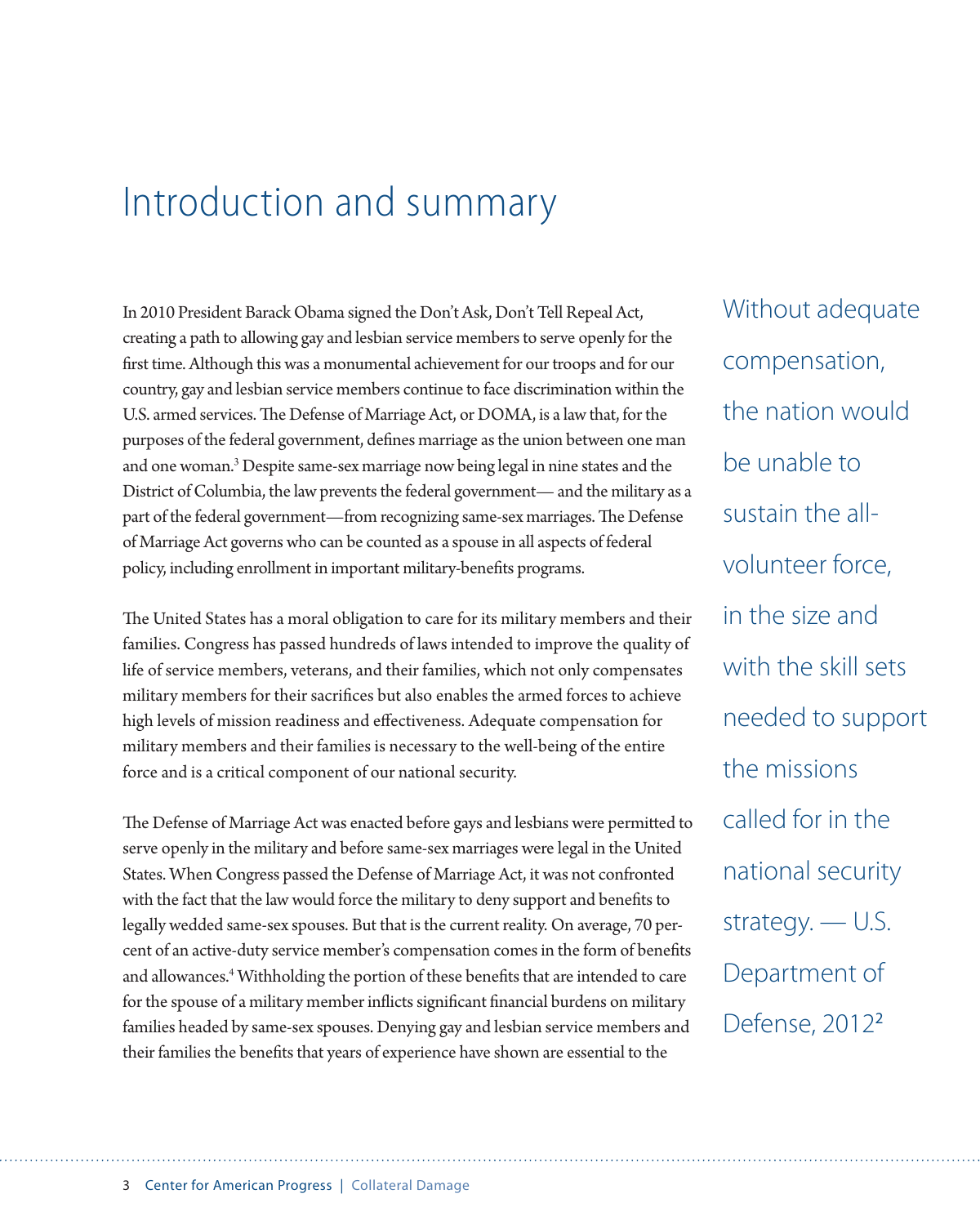proper functioning of our armed forces is counterproductive to the effort to recruit and retain these service members.

The Defense of Marriage Act neither defends marriage nor contributes to the actual defense of our country. Service members should never be forced to choose between continuing their service to our country and ensuring the financial stability and well-being of their families. In fact, it is our responsibility as Americans to ensure that our military families are rewarded for their many sacrifices—not burdened by additional sacrifices when they return from duty. Unfortunately, the Defense of Marriage Act forces the military to subject a subset of personnel to heavy financial burdens by withholding benefits even as their service remains paramount to the freedom, security, and prosperity of our country. Moreover, the Defense of Marriage Act compromises the efforts of Congress and military leaders to recruit, retain, develop, and honor our men and women in uniform. By preventing the military from recognizing the legal marriages of same-sex military couples, the Defense of Marriage Act contradicts numerous military initiatives and represents an injustice against the brave Americans responsible for defending us all.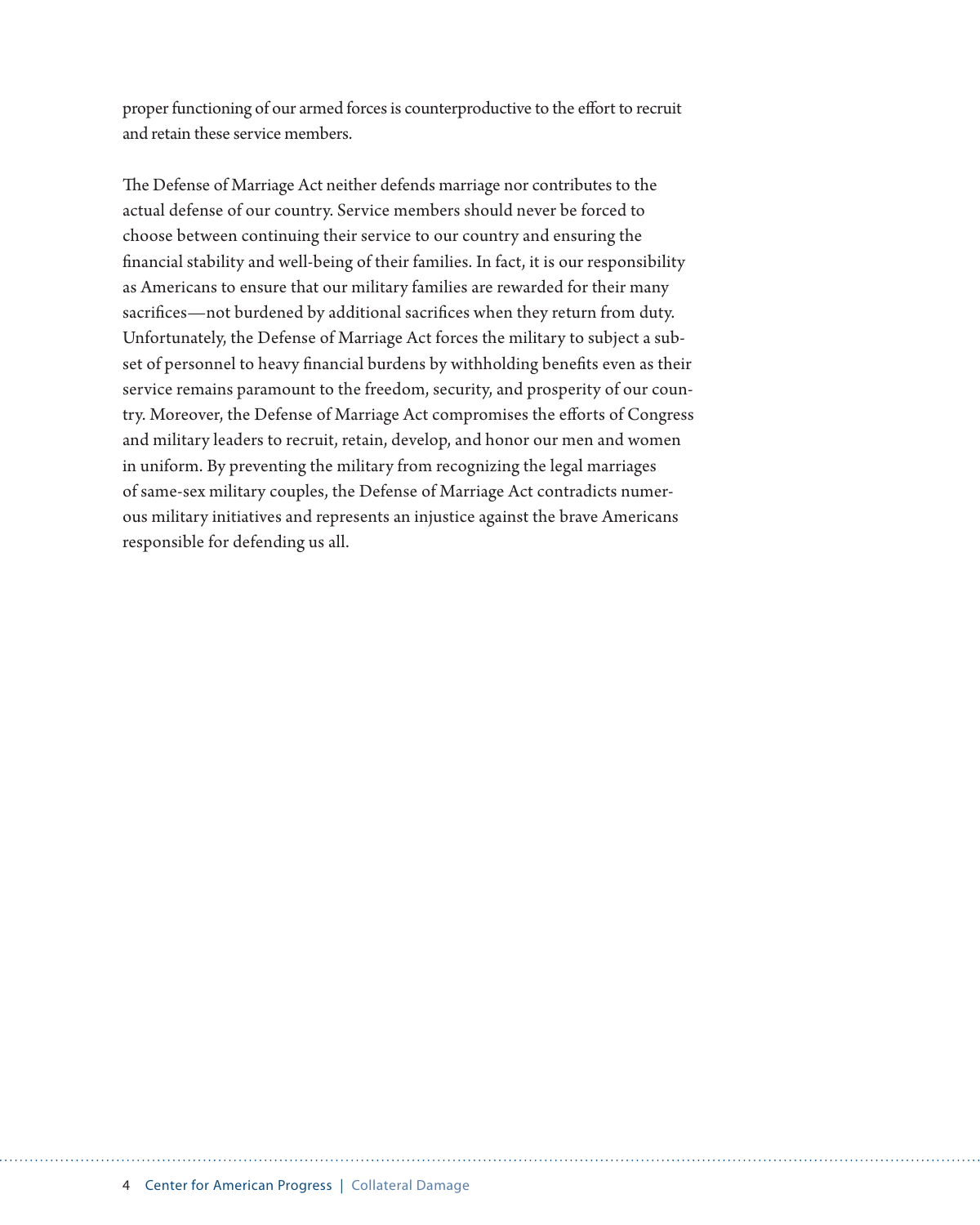### **Impact of the Defense of Marriage Act on gay and lesbian service members by the numbers**

**Nearly 100 laws** provide a military spouse with support or benefit of some kind $5$ 

**70 percent** of an active-duty service member's compensation comes in the form of allowances and benefits—separate from base pay, which provides the other 30 percent of compensation.<sup>6</sup>

#### **Housing**

**18 percent to 23 percent:** the average increase in Basic Allowance for Housing at the "with dependent" rate.<sup>7</sup>

**\$417,000:** the maximum home loan amount from the U.S. Department of Veterans Affairs for a legally recognized surviving spouse.<sup>8</sup>

#### Health care

**\$0:** the cost of out-of-pocket expenses for a service member with an opposite-sex partner to extend military health insurance and health care to eligible dependents.<sup>9</sup>

**\$5,615:** the average cost a military family headed by a same-sex couple will pay out of pocket to obtain health insurance—because same-sex spouses are not eligible for military health insurance.<sup>10</sup>

#### Employment and education

**27,000:** the number of military spouses hired by 129 businesses through the Military Spouse Employment Partnership, a program unavailable to same-sex military spouses.<sup>11</sup>

**\$18,077:** amount of tuition coverage per year that a service member may transfer to a legally recognized spouse under the G.I. Bill.<sup>12</sup>

**\$987:** the monthly allowance for education and job training for legally recognized spouses of deceased service members.<sup>13</sup>

#### Honoring families of the fallen

**\$564 to \$1,884:** amount of additional disability compensation awarded annually if a wounded warrior is supporting a legally recognized spouse.<sup>14</sup>

**\$1,215:** monthly allowance for Dependency and Indemnity Compensation, which goes to the surviving opposite-sex spouse of a service member who died while on active duty.<sup>15</sup>

**\$8,219:** annual income limit that the federal government ensures no surviving military spouse will fall below—if their marriage is legally recognized by the federal government.<sup>16</sup>